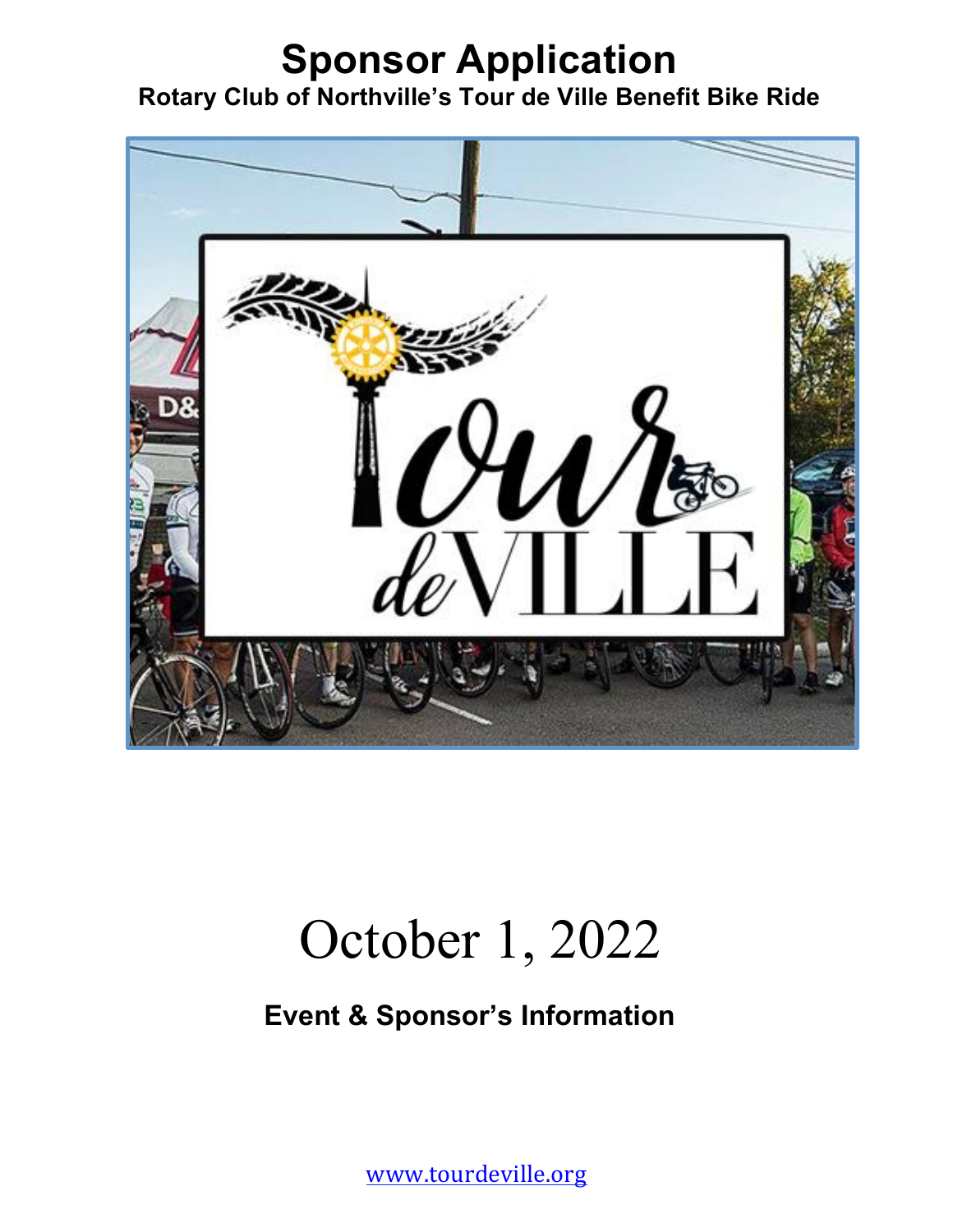### **Rotary Club of Northville 2022 Tour de Ville**



#### **About the Northville Rotary Club and the Tour de Ville:**

The Rotary Club is an international organization providing a forum for citizens to give back to the communities where they live and/or work for over 100 years. Our motto is "Service Above Self" and the 9th Annual *"2022 Tour de Ville Bike Ride*" (TdV) is the Northville Clubs' major fundraising event for the year and we invite you to become a sponsor for this year's ride to be held on **October 1, 2022.** In our first eight years we attracted over 3,200 riders and raised over \$200K for charities and causes including the following:

College Scholarships Civic Concern (food pantry) Foreign Exchange Student program Little Free Libraries Friends of the Rouge Maybury Farm Duke and John Foundation

#### **Local (40%) Regional/Detroit (40%) International (20%)**

Life Remodeled Kids Against Hunger Free Bikes 4 Kidz Academy of the Americas Homes for Our Troops Crossroads Blessings in a Backpack

Polio eradication Shelter Box Ghana school project Nicaragua Layette bags Living and Learning Enrichment **Center** Shoes for Mexico

#### **About the Tour de Ville:**

Our benefit bike ride is a family-oriented event with routes beginning and ending in historic Northville, MI. All riders will receive lunch, rest stop beverages and energy snacks, and a customized event T-Shirt (adults only) including event sponsor logos. We will have live music and beer following the ride (available for purchase).

#### **Why Sponsor the 2022 Tour de Ville?**

- 1. Support/engage in the community where you do business, and your employees live or work.
- 2. Promote your brand/business within the local community/region via our event marketing campaign.
- 3. Recognize a work team, associate, customer, or supplier with one of your complimentary free rider registrations. (see table below)

#### **2022 Tour de Ville Marketing**:

- 1. The event is promoted in the **League of Michigan Bicyclists 2022 Ride Calendar** a magazine published by a bicycling advocate magazine.
- 2. The event is also marketed on our Facebook and on the Tour de Ville website, where advanced registration is available for all riders beginning in May 2022. **Presenting, Platinum, Gold** and **Silver** sponsor's Logo will be featured on both Facebook and our Website from the day you sponsor. The sooner you sponsor the longer your brand will be featured. You can also display your brand/Logo on banners on the day of the event. All qualifying sponsors will have their logo featured on the event Tshirt handed out the day of the event. See table below for details.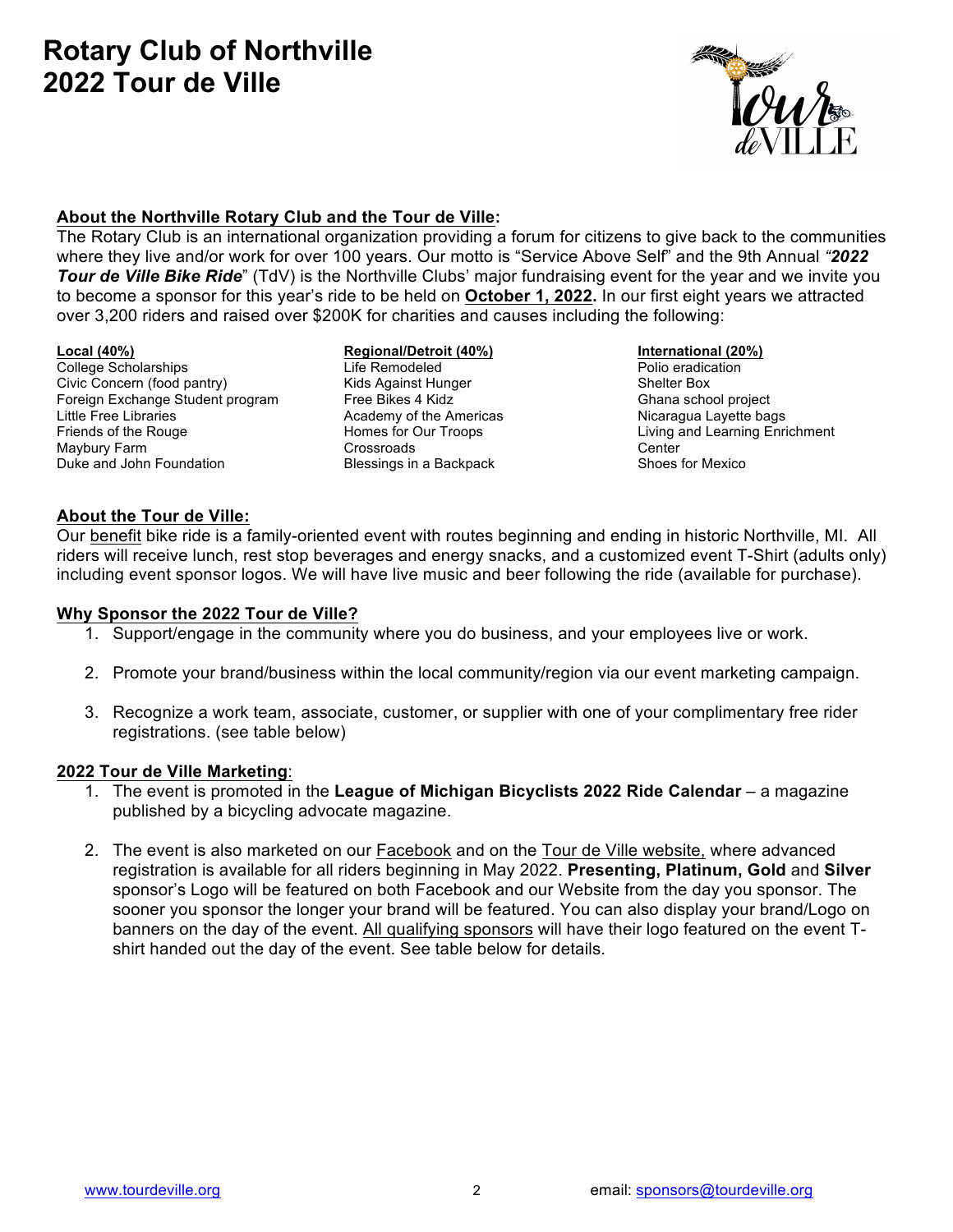### **Rotary Club of Northville 2022 Tour de Ville**



| <b>Sponsor Levels</b> |                       | <b>Sponsors Logo Will Appear On</b> |                  |                       | <b>Benefits</b>                                 |
|-----------------------|-----------------------|-------------------------------------|------------------|-----------------------|-------------------------------------------------|
| <b>Sponsor Levels</b> | <b>Donation Level</b> | Event<br><b>T-Shirt</b>             | Event<br>Website | <b>Event Facebook</b> | You will receive<br>free rider<br>registrations |
| Presenting            | $>=$ \$5.000          | ☑                                   | ☑                | ☑                     | 12                                              |
| <b>Platinum</b>       | \$3,000               | ☑                                   | ☑                | ☑                     | 8                                               |
| Gold                  | \$2,000               | ☑                                   | ☑                | ☑                     | 6                                               |
| Silver                | \$1,000               | ☑                                   | ☑                | ☑                     | 4                                               |
| <b>Bronze</b>         | \$500                 | М                                   | ☑                |                       | $\mathbf{2}$                                    |
| Contributor           | $<$ \$500             |                                     | ☑                |                       |                                                 |

### **Company/Organization Name:** \_\_\_\_\_\_\_\_\_\_\_\_\_\_\_\_\_\_\_\_\_\_\_\_\_\_\_\_\_\_\_\_\_\_\_\_\_\_\_\_\_\_\_\_\_\_\_\_\_\_\_\_

I

Please indicate your sponsor level by checking [**X**] the appropriate box below:

| <b>Sponsorship Levels</b> |                                              |                                       |  |  |  |  |
|---------------------------|----------------------------------------------|---------------------------------------|--|--|--|--|
| <b>Sponsor Levels</b>     | <b>Please Check Your Sponsor Level Below</b> | <b>Cash or Check or In-kind Value</b> |  |  |  |  |
| Presenting                |                                              | $>= $5,000$                           |  |  |  |  |
| Platinum                  |                                              | \$3,000                               |  |  |  |  |
| Gold                      |                                              | \$2,000                               |  |  |  |  |
| Silver                    |                                              | \$1,000                               |  |  |  |  |
| <b>Bronze</b>             |                                              | \$500                                 |  |  |  |  |
| Contributor               |                                              | Amount: \$                            |  |  |  |  |

**Note:** Sponsorship monies and/or "in-kind" contributions given to support the Tour de Ville are considered **advertising or promotional** fees rather than charitable donations.